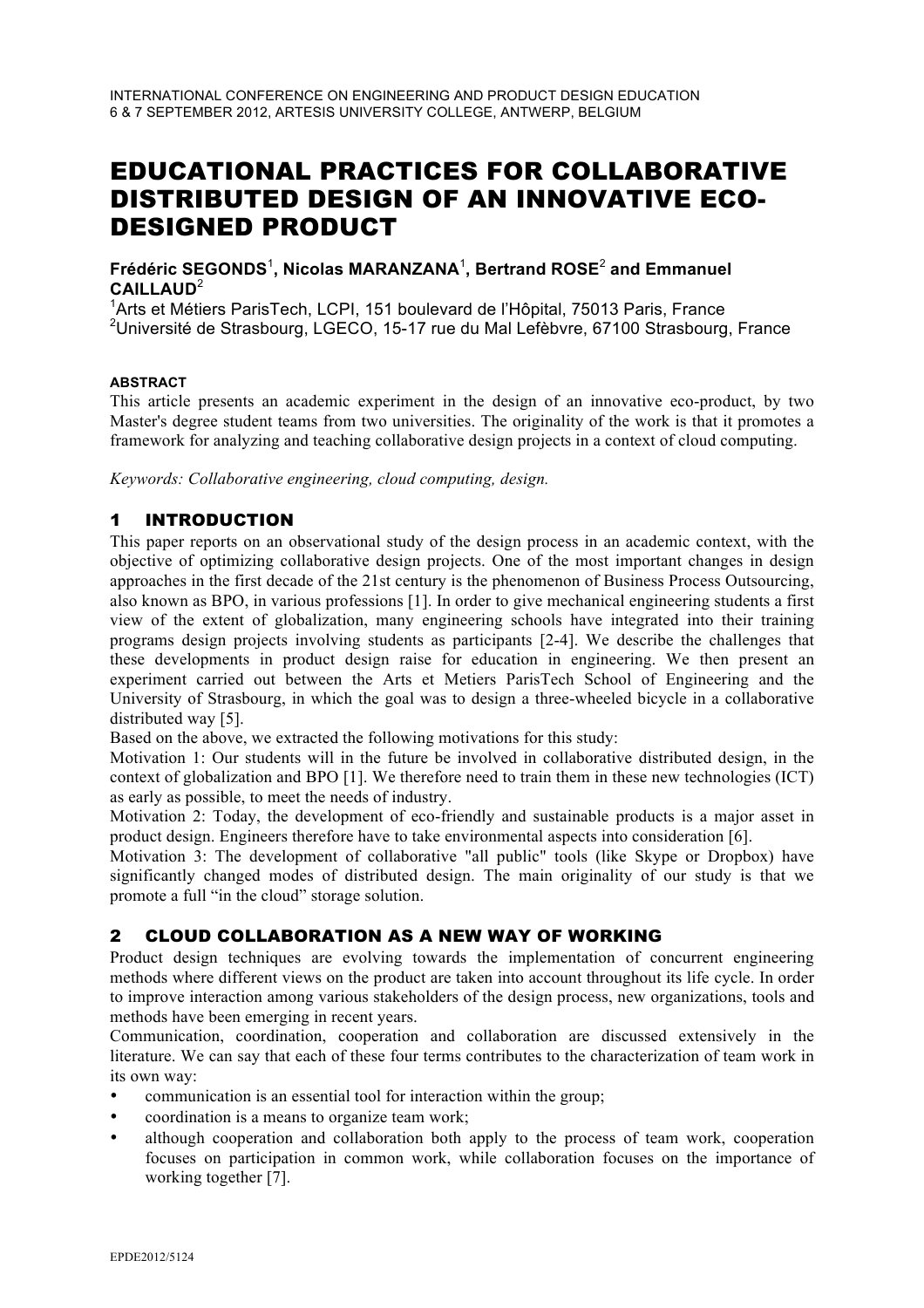A number of experimental studies regarding concurrent engineering in education have been conducted in recent years. These include the work of the GRACC consortium (four French research teams working in the field of mechanical engineering design and conducting collaborative multi-site experiments).

The analysis of various experiments has allowed for the identification of properties which are suitable for collaborative design in a distributed environment. These experiments have also led to the characterization of different tools for product design [8]. However, no studies specifically target the use of cloud computing for design projects in education, even though its potential has been recognized [9]. Cloud computing offers the possibility of concentrating more on teaching and research activities rather than on complex IT configurations [10]. It is said that cloud computing solutions allow all categories of users access to stored files, e-mail, database and other applications from anywhere [11], which leads to a more efficient use of information. Nevertheless, most of the studies in the literature are more or less targeted towards e-learning [9].

The originality of our work is therefore to promote a fieldwork study of a collaborative distant design experiment within a student project. In the following section we examine this design project.

# 3 EXPERIMENTATION

## **3.1 Educational approach and experiment objectives**

We propose an educational approach based on two kinds of tools:

- the "engineering toolbox" with different CAD tools to create and share data,
- the "communication toolbox" with communication tools such as Skype for videoconferences and Dropbox or internet to exchange data.

In the proposed design project, two distant teams collaborate and must face problems which are related partly to general aspects of distributed work – such as effective communication, building and maintenance of a shared understanding, and conflict management – and partly to the very nature of the design process [12].

As part of our project, the main IRs [13] generated were CAD parts (mainly with STEP format) and Microsoft Office documents. Post-collaboration knowledge [14] was archived as best-practice documents in the database, to capitalize on the solutions found to the main technological challenges that emerged during the project. Then we analyzed the relevance of the used tools and their impact on designer activity, and more broadly on the design process. This was done using indicators defined by Martin [15], adapted to the design situation under consideration: context, number of participants, space, duration and design phases.

We will now present the project which served as a basis for this experimentation.

## **3.2 Project presentation**

In this section we present first the context of our study and then the product whose design served as teaching material in our project.

The product to design was an innovative three-wheeled bicycle. The study described in this paper mainly focus on collaboration issues. For this product, the main design phases were: analysis of the requirements and the existing research on innovative concepts; evaluation and generation of ideas sheets; preliminary design and detailed solution. The originality of this design project is that it concerns product-driven innovation, unlike most studies which focus on collaboration around previously proven products, with routine or parametric design [16-17], or on redesign project [18]. To conduct the project, the teams were organized as follows:

- L 4 students in Paris supported the development of the front of the three-wheeled bicycle,
- L 4 students in Strasbourg took care of the eco-design and the rear of the three-wheeled bicycle.

Each student team was supervised by two teachers. An industrial project manager tele-guided the project according to previously defined functional specifications. The project lasted 80 hours (scheduled time) and was sequenced in 4-hour sessions, from September 2011 to January 2012. It was launched with a meeting on Skype with the manufacturer. Each team then worked in collaboration with the project stakeholders to develop a product according to specifications. A physical encounter between the two teams was held in Strasbourg in the middle of the project so that the teams could exchange notes on the progress of the project. The manufacturer was present, via Skype. The work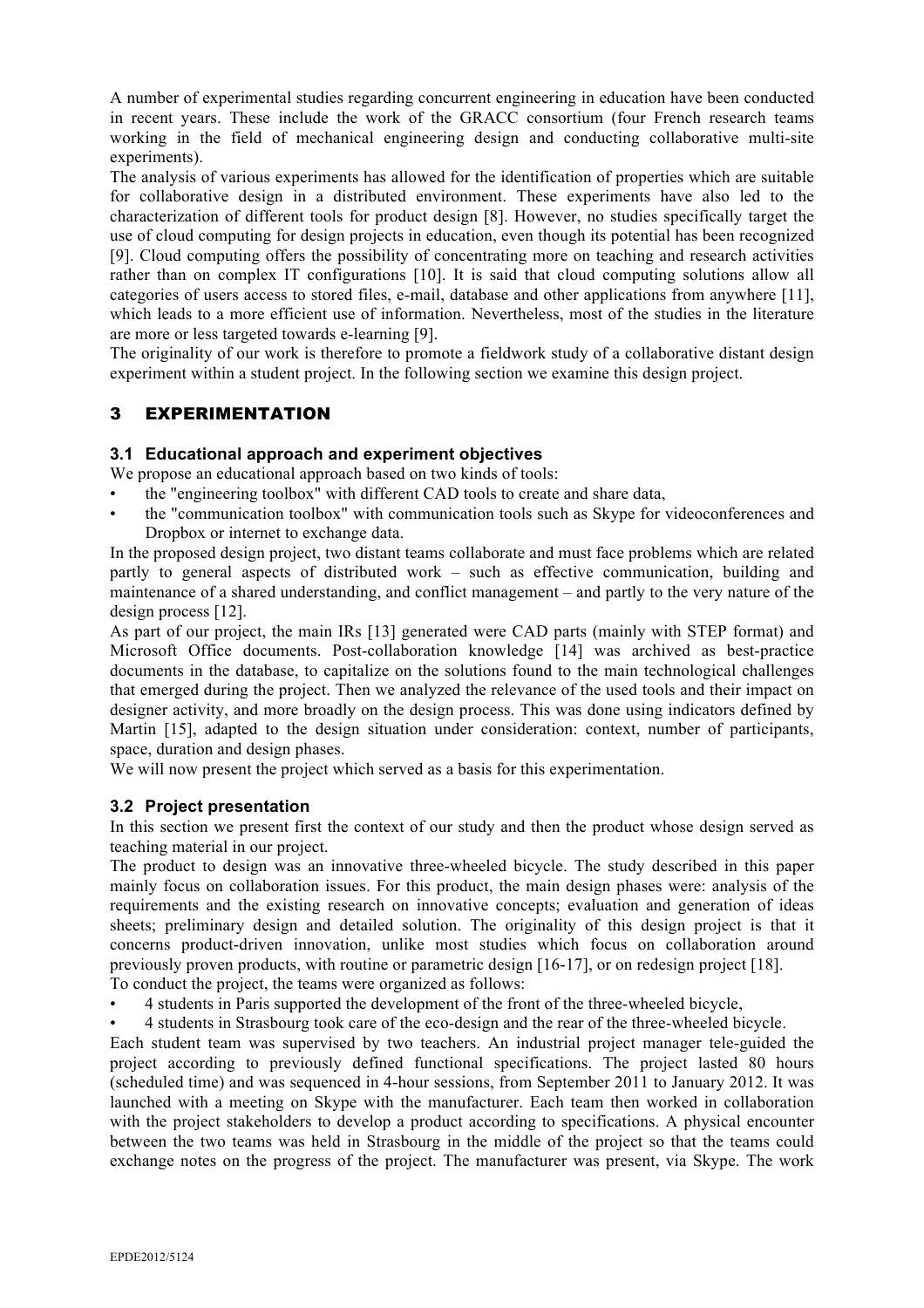subsequently continued and a final joint presentation was scheduled in the middle of January 2012. Figure 1 shows the interaction and the methodology defined between the project stakeholders.



*Figure 1. Mapping interaction between project stakeholders*

The professors monitored the project, using an Excel spreadsheet on which the students recorded all their mutual interaction. The themes identified in this table are the date, duration and type of situation for collaboration, as well as stakeholders and the framework for such collaboration (during the project or on their free time). A summary of decisions was also written in a few lines. To store more cumbersome data (CAD parts etc.), a Dropbox account was created and project stakeholders were invited to share this folder.

| The plusted in twole I care a prior by the topic word when whille the project. |                  |                                      |                 |
|--------------------------------------------------------------------------------|------------------|--------------------------------------|-----------------|
| Team                                                                           | Voice/video      | CAO                                  | Technical data  |
| Paris team                                                                     | Skype, telephone | DS Catia                             | Dropbox, e-mail |
| Strasbourg team                                                                | Skype, telephone | Autodesk Inventor + DS<br>SolidWorks | Dropbox, e-mail |
| Manufacturer:<br>remote                                                        | Skype            | DS SolidWorks                        | Dropbox, e-mail |

The synthesis in Table 1 below shows the tools used during this project.

#### *Table 1. Tools used by different project teams*

In the next section we analyze the results and deduce a standardization of the design method.

## 4 PROJECT ANALYSIS AND STANDARDIZATION

In this part, two kinds of results will be presented. We first consider all the results of the project regarding the prototype designed, and then the results that can be interesting from the point of view of the standardization of such an experiment.

## **4.1 Product results**

During the Skype kick-off meeting, it was decided that the team from Paris would develop the fork of the bike and review the state of the art concerning the components and patents. This fork, which kinematics is original, had to be able to tilt and rotate at the same time (see Figure 2). The team would also have to find creative new solutions to include in the bike. A review of the state of the art of different solutions for brakes, suspension, lighting and a tilting system was first drawn up. In parallel, the team also explored existing systems with three wheels (mainly scooters) through a study of patents. Creativity sessions were then organized on the themes of front fork architecture and on the accessories and equipment that could fit the bike. Following these sessions, 18 ideas sheets were generated, divided into three categories: accessories, storage and security. Five of these ideas sheets were selected by the manufacturer and an opinion poll was conducted by students on a sample of 40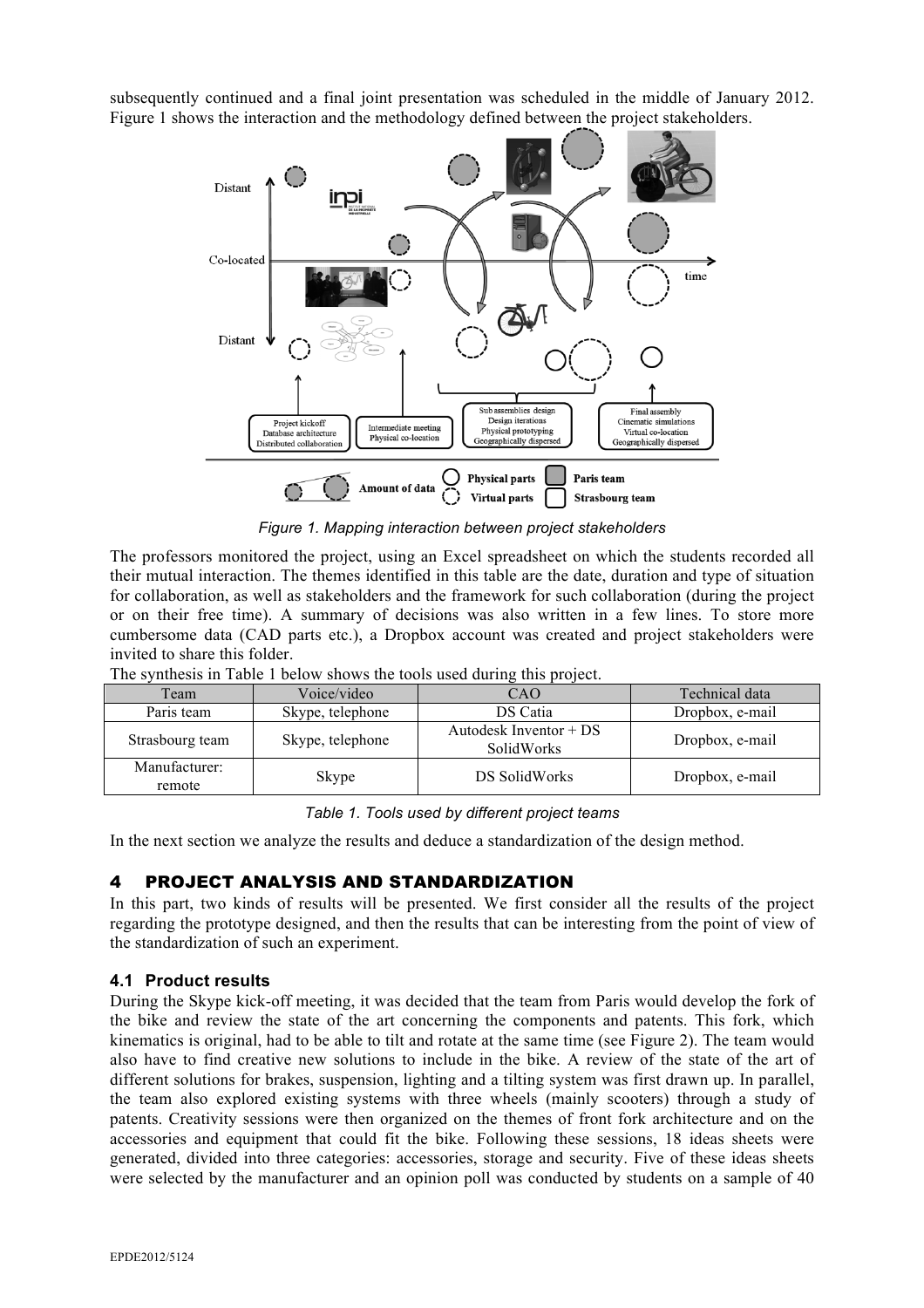individuals representing potential users of the three-wheeled bicycle, to test these innovative solutions and the concept of the product itself.

The Strasbourg team, on the other hand, had to develop the frame of the bike and to lead the global eco-design analysis. The frame of the bike was developed according to the requirements of the industrial partner: a solution with good stability when the bike was stopped, a very broad consumer base, and an eco-designed concept. Regarding the industrial specifications, the solution was designed to receive an electric engine as an option. Based on these requirements, several sketches were made and exchanged among the various stakeholders of the project.



*Figure 2. 3D PDF of the rear part of the three-wheeled bicycle (left) and CAD model (right)*

This design, inspired by Dutch bikes (see Figure 2), allowed for good rigidity of the frame. It was also a solution that facilitated industrialization of the bike at a reasonable cost. In parallel, an eco-design study was conducted, based on an eco-design analysis regarding traditional material used in bicycles: aluminium and steel. A precise impact analysis was run on the Simapro 7.3 LCA tool. Six indicators from the impact indicators study were selected, namely ozone layer depletion, land occupation, aquatic eutrophication, global warming, non-renewable energy and mineral extraction (see Figure 3). The solution integrating an aluminium frame and steel wheels was retained. With this solution, the six impact indicators could be retained and would also be compatible with the expected standard of quality regarding the final product.



*Figure 3. Environmental indicators comparison extracted from Simapro indicators*

Optimized design implementation of the frame parts in the aluminium plate allowed for some savings on raw materials. Incidentally, the welding of the aluminium parts was quite easy to implement and would not impact the overall cost of the three-wheeled bicycle.

We will now analyze the results of collaboration between the teams.

## **4.2 Collaboration results**

After presenting the results of product design, we analyzed the cooperation between the two geographically distant teams. Two variables were used: the distribution of synchronous/asynchronous work, and the distribution between cooperation and coordination activities of the two teams over time.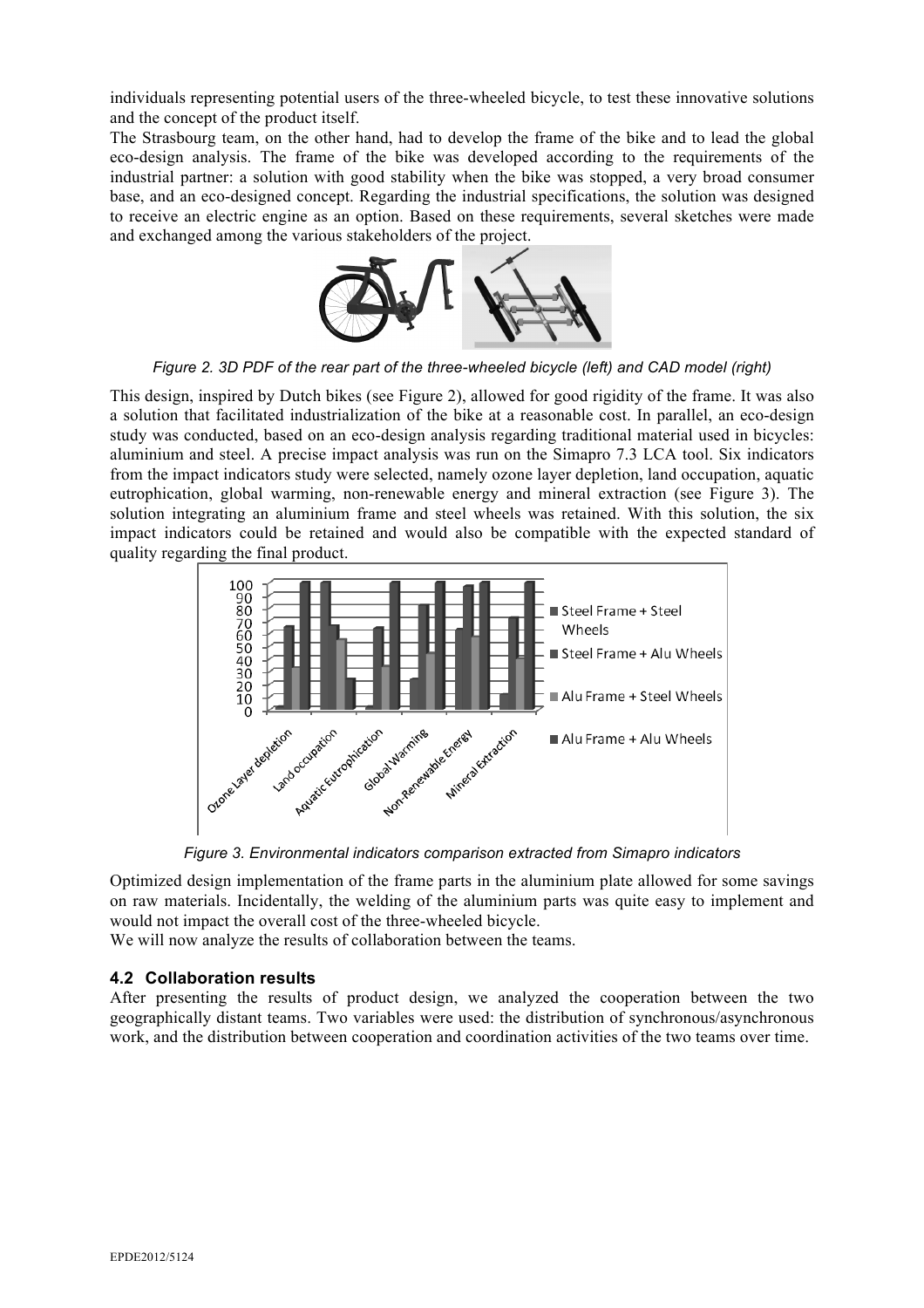

*Figure 4. Time distribution of both teams (synchronous, asynchronous)*

Figure 4 shows the distribution of work synchronously or asynchronously at the two sites. At both sites the majority of time was spent in "synchronous co-location". This was due to the niche reserved for the project within the timetable. The Strasbourg team had spent much time in "synchronous colocation" early in the project, and the Paris team at the end of project. During the project (November-December) these two teams met with the same frequency (10 to 15 hours per month). The asynchronous mode (e-mail exchange) had been used more than the synchronous remote mode (via Skype meetings); thus, few sessions were held in the same slots. Finally, we notice time distributions that are opposite for the synchronous collaboration (increasing for Paris team, and decreasing for Strasbourg). This was due to the different distribution of work sequences between the two teams.



*Figure 5. Distribution between the actions of collaboration and coordination (%)*

Figure 5 shows the distribution between the activities of collaboration and coordination for both teams. Three phases emerge from the analysis of the two graphs. In the first phase, early in the project (September), the two teams primarily had to coordinate. During the second phase (October-December), coordination decreased while their collaborative activity increased sharply (20% / 80%). Finally, the last month of project (January) was almost entirely devoted to collaboration between the teams. This was totally consistent with the results promoted within the GRACC consortium [19]. The team that coordinated itself with less effort was more competitive in the collaboration phase since the organization was already well defined. The differences in the coordination results between the two teams can also be explained by the level of technicality of the tasks to be done by each team: the Strasbourg team was immediately fully operational, whereas the Paris team needed some time for reflection at the beginning of the project while designing questionnaires.

When discussing the feedback on the experimental aspects of the project, the relative success of the project regarding the educational and industrial requirements emerged. The students from both teams acknowledged the fact that this was a really interesting and challenging project, with real life conditions: interaction with the industrial partner, contacts with suppliers, etc. The innovative face of the project was also highlighted as a trigger for motivation. The way the project was organized, by centralization of the documents over the web, also gave both parties a large degree of autonomy as well as flexibility in organizing their time. Moreover, cloud computing allowed for easier tracking of the interaction, and led to greater efficiency between the meetings. The eco-design also appears as a really interesting facet of the project. Students stated that eco-design constraints were not really in competition with traditional technical and economic aspects, but appeared rather as effectively new constraints that had to be taken into account from the beginning of the project.